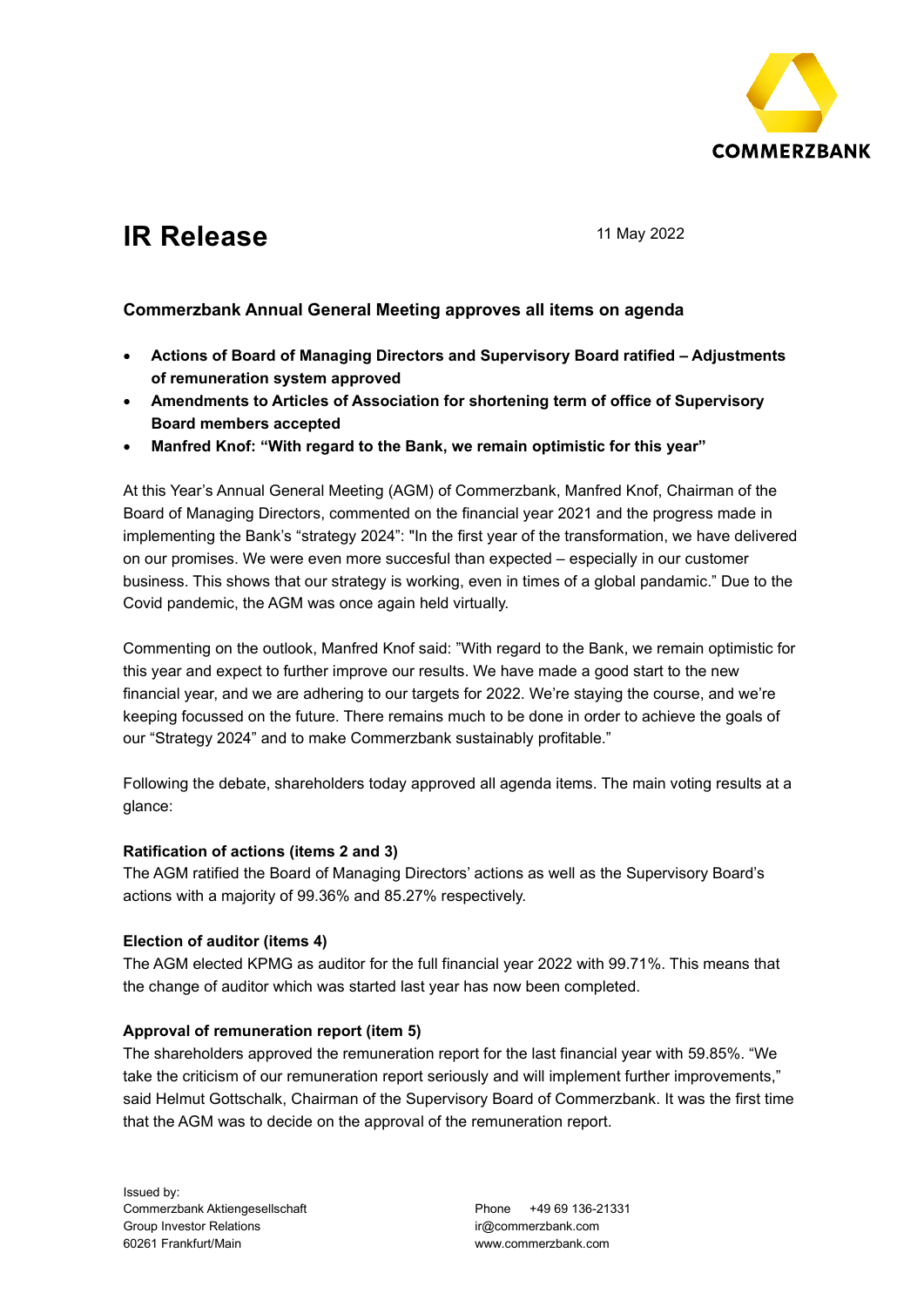

# **Adjustments to remuneration system for the Board of Managing Directors (item 6)**

The AGM approved adjustments to the system for the remuneration of the Board of Managing Directors with 84.60%. The changes are to reduce complexity, increase clarity and transparency, and strengthen the performance-oriented mindset. In addition, the variable remuneration is to be linked more closely to the sustainable development of the Bank. In order to strengthen the identification with the company, a share ownership guideline is to be introduced for the Board of Managing Directors and the share-based part of variable compensation is to be increased.

# **Amendments to Articles of Association concerning Supervisory Board compensation (item 7)**

With a majority of 99.20% amendments to the Articles of Association concerning the compensation of the Supervisory Board were approved. Thereby the remuneration of the members of the Supervisory Board is to be standardised with regard to the additional compensation for the membership in the committees.

# **Shortening term of office of Supervisory Board members (item 8)**

Furthermore, the AGM cleared the way for shortening the term of office of the Supervisory Board members from five to four years with 99.50%. In addition, the AGM will have the the right to determine an even shorter term of office when electing the representatives of the shareholders.

\*\*\*\*\*

Further information on this year's AGM is available on our website at [www.commerzbank.com/agm.](http://www.commerzbank.com/agm)

#### **About Commerzbank**

Commerzbank is the leading bank for the German Mittelstand and a strong partner for around 28,000 corporate client groups and around 11 million private and small-business customers in Germany. The Bank's two Business Segments – Private and Small-Business Customers and Corporate Clients – offer a comprehensive portfolio of financial services. Commerzbank transacts approximately 30 per cent of Germany's foreign trade and is present internationally in almost 40 countries in the corporate clients' business. The Bank focusses on the German Mittelstand, large corporates, and institutional clients. As part of its international business, Commerzbank supports clients with German connectivity and companies operating in selected future-oriented industries. Following the integration of Comdirect, private and small-business customers benefit from the services offered by one of Germany's most advanced online banks combined with personal advisory support on site. Its Polish subsidiary mBank S.A. is an innovative digital bank that serves approximately 5.5 million private and corporate customers, predominantly in Poland, but also in the Czech Republic and Slovakia. In 2021, Commerzbank generated gross revenues of some €8.5 billion with around 46,500 employees.

Issued by: Commerzbank Aktiengesellschaft Group Investor Relations 60261 Frankfurt/Main

Phone +49 69 136-21331 ir@commerzbank.com www.commerzbank.com

Page 2